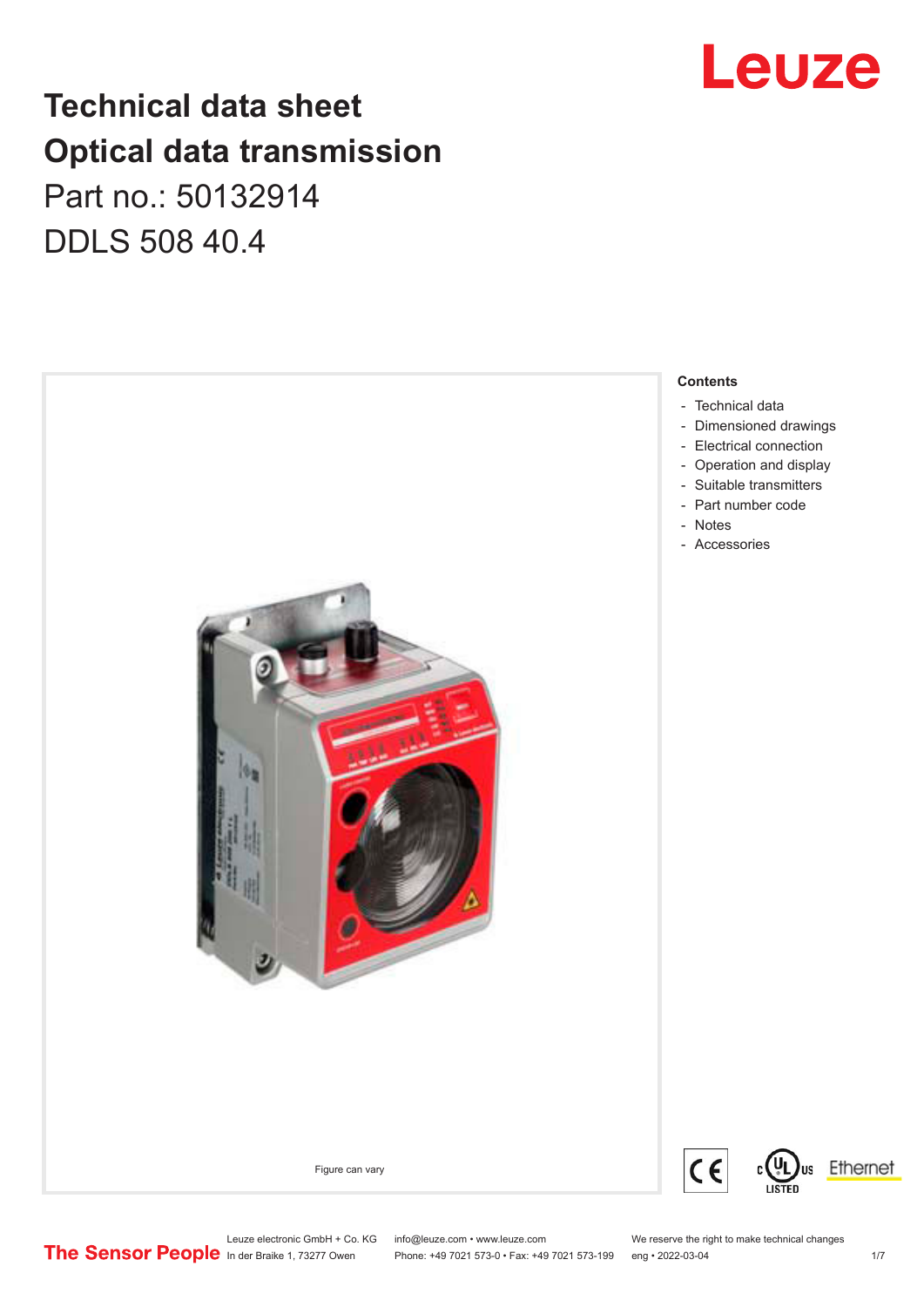#### <span id="page-1-0"></span>**Technical data**

# **Leuze**

| <b>Basic data</b>                                 |                                                    |  |  |  |
|---------------------------------------------------|----------------------------------------------------|--|--|--|
| <b>Series</b>                                     | <b>DDLS 500</b>                                    |  |  |  |
| <b>Special version</b>                            |                                                    |  |  |  |
| <b>Special version</b>                            | Not influenced by reflective surfaces              |  |  |  |
|                                                   | Operation of parallel light axes                   |  |  |  |
| <b>Optical data</b>                               |                                                    |  |  |  |
| <b>Working range</b>                              | 100  40,000 mm                                     |  |  |  |
| <b>Light source</b>                               | Laser                                              |  |  |  |
| <b>Transmission frequency</b>                     | F <sub>4</sub>                                     |  |  |  |
| Usable opening angle transmitter                  | 1 <sup>°</sup>                                     |  |  |  |
| <b>Electrical data</b>                            |                                                    |  |  |  |
|                                                   |                                                    |  |  |  |
| Performance data<br>Supply voltage U <sub>R</sub> | 18  30 V, DC                                       |  |  |  |
|                                                   |                                                    |  |  |  |
| <b>Inputs</b>                                     |                                                    |  |  |  |
| Number of digital switching inputs                | 1 Piece(s)                                         |  |  |  |
|                                                   |                                                    |  |  |  |
| <b>Outputs</b>                                    |                                                    |  |  |  |
| Number of digital switching outputs 1 Piece(s)    |                                                    |  |  |  |
| <b>Interface</b>                                  |                                                    |  |  |  |
| Type                                              | PROFINET IRT, Ethernet, PROFIsafe<br>over PROFINET |  |  |  |
| <b>Ethernet</b>                                   |                                                    |  |  |  |
| <b>Transmission speed</b>                         | 100 Mbit/s                                         |  |  |  |
| <b>Connection</b>                                 |                                                    |  |  |  |
| <b>Number of connections</b>                      | 2 Piece(s)                                         |  |  |  |
|                                                   |                                                    |  |  |  |
| <b>Connection 1</b><br><b>Type of connection</b>  | Connector                                          |  |  |  |
| <b>Designation on device</b>                      | <b>POWER</b>                                       |  |  |  |
| <b>Thread size</b>                                | M12                                                |  |  |  |
| <b>Type</b>                                       | Male                                               |  |  |  |
| No. of pins                                       | 5-pin                                              |  |  |  |
| Encoding                                          | A-coded                                            |  |  |  |
|                                                   |                                                    |  |  |  |
| <b>Connection 2</b>                               |                                                    |  |  |  |
| <b>Type of connection</b>                         |                                                    |  |  |  |
|                                                   | Connector                                          |  |  |  |
| <b>Designation on device</b>                      | <b>BUS</b>                                         |  |  |  |
| <b>Thread size</b><br>Type                        | M <sub>12</sub><br>Female                          |  |  |  |

| <b>Mechanical data</b>                                                |               |  |  |
|-----------------------------------------------------------------------|---------------|--|--|
| 100 mm x 156 mm x 99.5 mm<br>Dimension (W x H x L)                    |               |  |  |
| <b>Housing material</b>                                               | Metal         |  |  |
| Net weight                                                            | 1,185q        |  |  |
| <b>Operation and display</b>                                          |               |  |  |
| Type of display                                                       | Bar graph     |  |  |
|                                                                       | I FD          |  |  |
| <b>Environmental data</b>                                             |               |  |  |
| Ambient temperature, operation                                        | $-550 °C$     |  |  |
| Ambient temperature, storage                                          | $-3570 °C$    |  |  |
| <b>Certifications</b>                                                 |               |  |  |
| Degree of protection                                                  | IP 65         |  |  |
| <b>Certifications</b>                                                 | c UL US       |  |  |
| Test procedure for EMC in accordance EN 1000-6-4<br>with standard     | EN 61000-6-2  |  |  |
| Test procedure for noise in accordance EN 60068-2-64<br>with standard |               |  |  |
| Test procedure for oscillation in<br>accordance with standard         | EN 60068-2-6  |  |  |
| Test procedure for shock in<br>accordance with standard               | EN 60068-2-27 |  |  |
| <b>Classification</b>                                                 |               |  |  |
| <b>Customs tariff number</b>                                          | 85365019      |  |  |
| <b>ECLASS 5.1.4</b>                                                   | 19039001      |  |  |
| <b>ECLASS 8.0</b>                                                     | 19179090      |  |  |
| <b>ECLASS 9.0</b>                                                     | 19179090      |  |  |

| <b>ECLASS 8.0</b>  | 19179090 |
|--------------------|----------|
| <b>ECLASS 9.0</b>  | 19179090 |
| <b>ECLASS 10.0</b> | 19179090 |
| <b>ECLASS 11.0</b> | 19179090 |
| <b>ECLASS 12.0</b> | 19179090 |
| <b>ETIM 5.0</b>    | EC000515 |
| <b>ETIM 6.0</b>    | EC000515 |
| <b>ETIM 7.0</b>    | EC000310 |

Leuze electronic GmbH + Co. KG info@leuze.com • www.leuze.com We reserve the right to make technical changes<br>
The Sensor People in der Braike 1, 73277 Owen Phone: +49 7021 573-0 • Fax: +49 7021 573-199 eng • 2022-03-04

**No. of pins** 4 -pin **Encoding** D-coded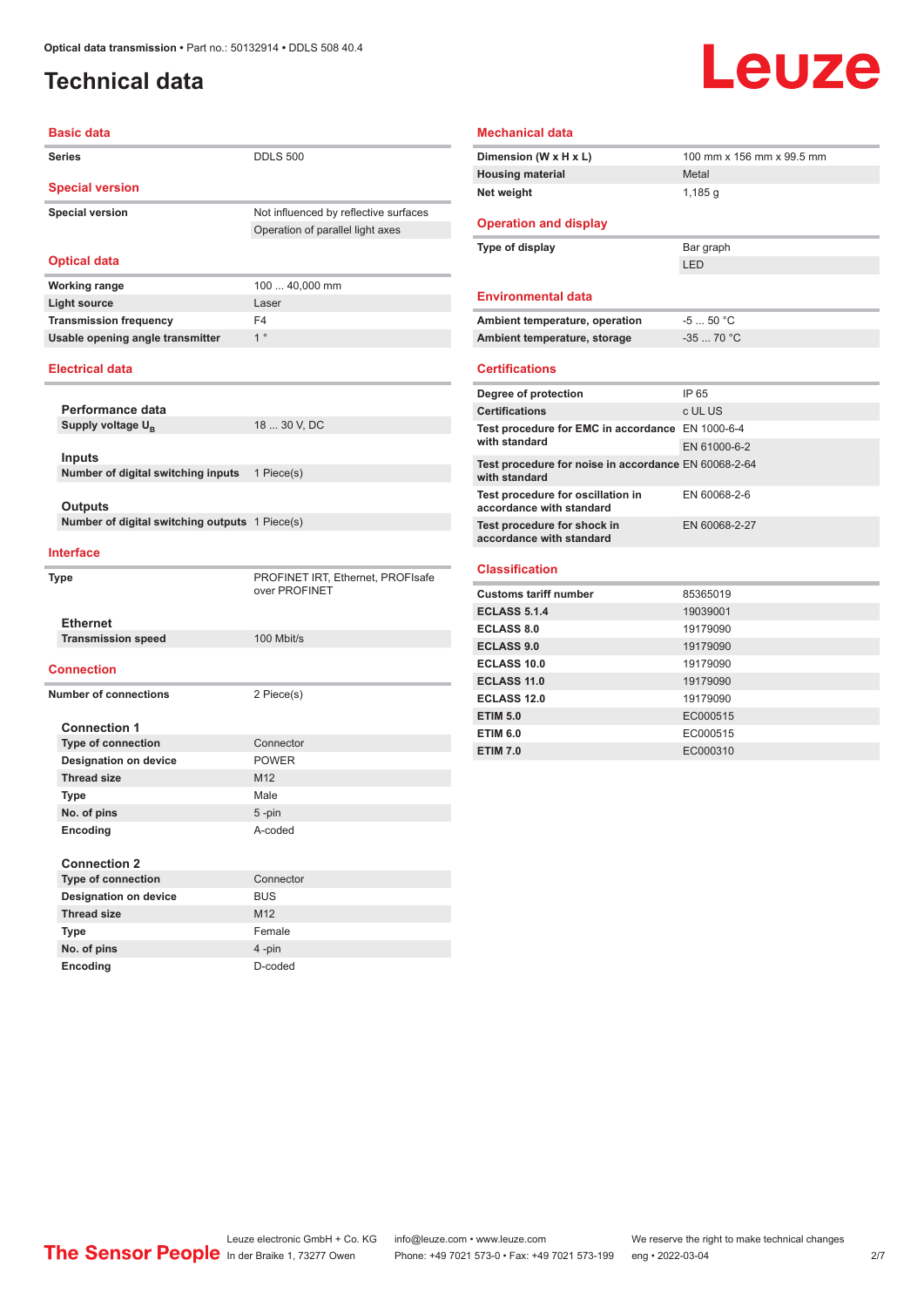#### <span id="page-2-0"></span>**Dimensioned drawings**

All dimensions in millimeters





A Middleaxis Transmitter

B Center axis of transmitter and receiver

C Center axis of receiver



 $\overline{\mathbb{A}}$ 

'6

É

 $143$ 

 $6.5$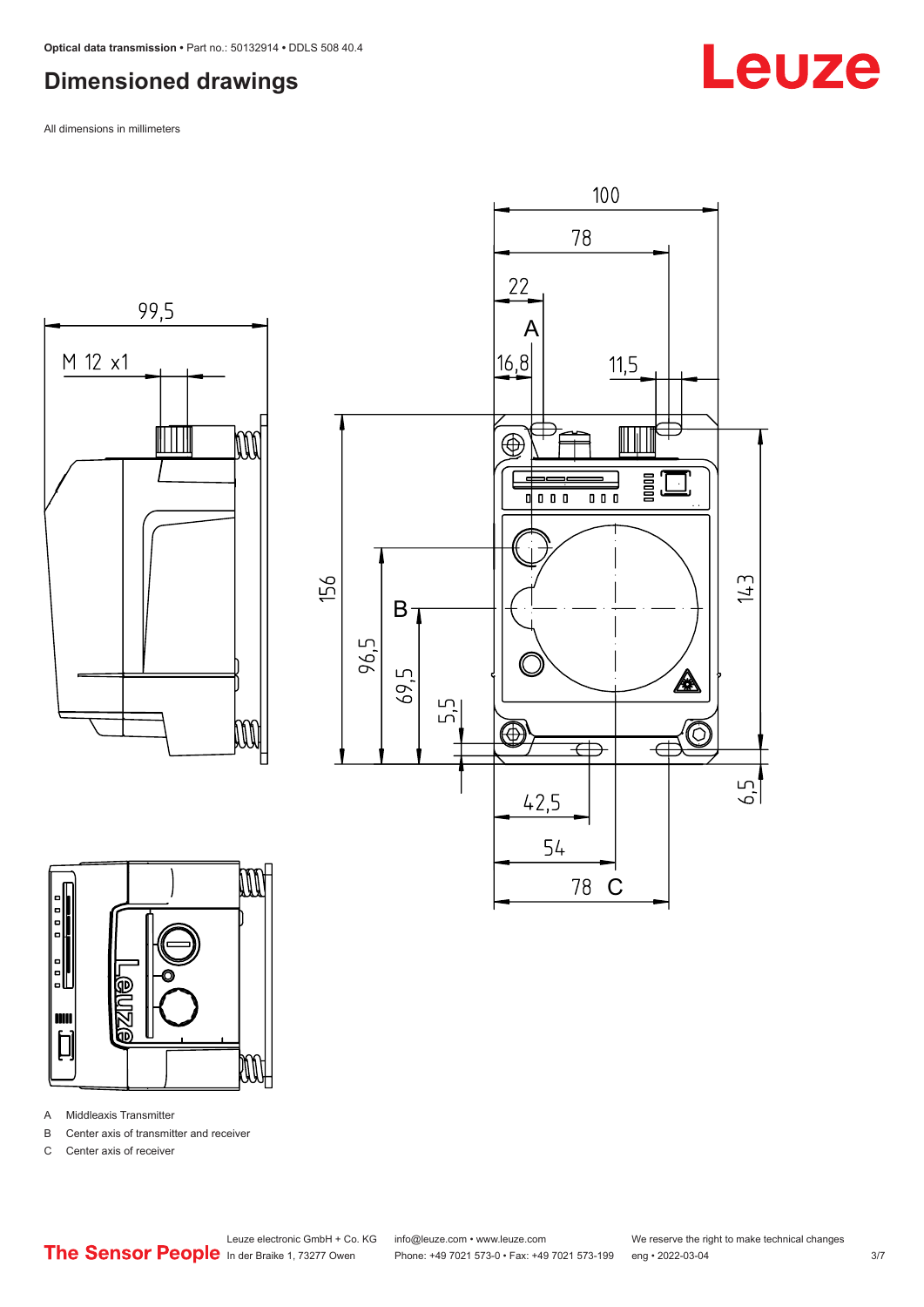#### <span id="page-3-0"></span>**Electrical connection**

| <b>Connection 1</b> | <b>POWER</b>   |
|---------------------|----------------|
| <b>Function</b>     | Signal IN      |
|                     | Signal OUT     |
|                     | Voltage supply |
| Type of connection  | Connector      |
| <b>Thread size</b>  | M12            |
| <b>Type</b>         | Male           |
| <b>Material</b>     | Metal          |
| No. of pins         | $5 - pin$      |
| Encoding            | A-coded        |

#### **Pin Pin assignment**

| и              | <b>VIN</b>       |  |
|----------------|------------------|--|
| $\overline{2}$ | IO <sub>1</sub>  |  |
| 3              | <b>GND</b>       |  |
| $\overline{4}$ | IO <sub>2</sub>  |  |
| 5              | <b>FE/SHIELD</b> |  |



2

3

4

#### **Connection 2 BUS**

| <b>Function</b>           | <b>BUS IN</b> |
|---------------------------|---------------|
| <b>Type of connection</b> | Connector     |
| <b>Thread size</b>        | M12           |
| <b>Type</b>               | Female        |
| <b>Material</b>           | Metal         |
| No. of pins               | 4-pin         |
| Encoding                  | D-coded       |

| TD+<br>$RD+$ |
|--------------|
|              |
|              |
| TD-          |
| RD-          |

### **Operation and display**

| LED            |            | <b>Display</b>           | <b>Meaning</b>                                    |
|----------------|------------|--------------------------|---------------------------------------------------|
| 1              | <b>AUT</b> | Off                      | Operating mode not active                         |
|                |            | Green, continuous light  | Operating mode 'Automatic'                        |
| $\overline{2}$ | <b>MAN</b> | Off                      | Operating mode not active                         |
|                |            | Green, continuous light  | Operating mode 'Manual'                           |
| 3              | <b>ADJ</b> | Off                      | Operating mode not active                         |
|                |            | Green, continuous light  | Operating mode 'Adjust'                           |
| 4              | <b>LAS</b> | Off                      | Operating mode not active                         |
|                |            | Green, continuous light  | Operating mode 'Alignment-laser mounting support' |
| 5              | <b>LLC</b> | Off                      | Operating mode not active                         |
|                |            | Green, continuous light  | LLC without interruption                          |
|                |            | Red, continuous light    | LLC interrupted at least once                     |
| 6              | <b>PWR</b> | Off                      | No supply voltage                                 |
|                |            | Green, flashing          | Device ok, initialization phase                   |
|                |            | Green, continuous light  | Data transmission active                          |
|                |            | Red, flashing            | Data transmission interrupted                     |
|                |            | Red, continuous light    | Device error                                      |
| $\overline{7}$ | <b>TMP</b> | Off                      | Operating temperature OK                          |
|                |            | Orange, continuous light | Operating temperature critical                    |



Leuze electronic GmbH + Co. KG info@leuze.com • www.leuze.com We reserve the right to make technical changes<br>
The Sensor People in der Braike 1, 73277 Owen Phone: +49 7021 573-0 • Fax: +49 7021 573-199 eng • 2022-03-04 Phone: +49 7021 573-0 • Fax: +49 7021 573-199 eng • 2022-03-04 **4/7**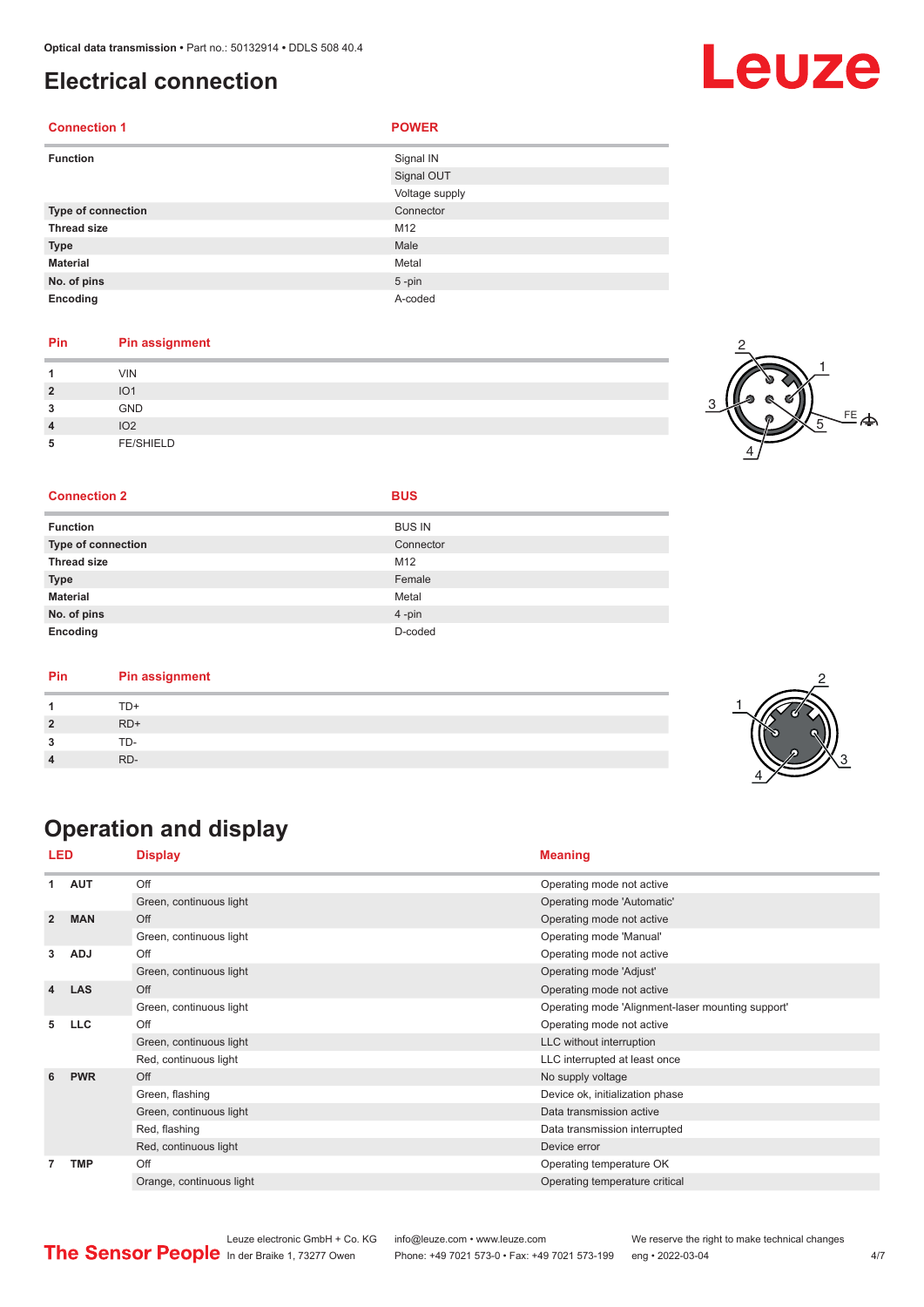#### <span id="page-4-0"></span>**Operation and display**

## **Leuze**

| LED |                                 | <b>Display</b>              | <b>Meaning</b>                                                |  |
|-----|---------------------------------|-----------------------------|---------------------------------------------------------------|--|
|     | TMP                             | Red, continuous light       | Operating temperature exceeded or not met                     |  |
| 8   | <b>LSR</b>                      | Off                         | With function reserve                                         |  |
|     |                                 | Orange, continuous light    | Device OK, warning set                                        |  |
| 9   | <b>BUS</b>                      | Off                         | Not active for the DDLS 508                                   |  |
|     | 10 OLK                          | Off                         | Fault                                                         |  |
|     |                                 | Green, continuous light     | No data transmission                                          |  |
|     |                                 | Orange, continuous light    | Data transmission active                                      |  |
| 11  | ERL                             | Off                         | Link OK                                                       |  |
|     |                                 | Orange, continuous light    | Missing link (Ethernet cable connection) on the second device |  |
|     |                                 | Red, continuous light       | No cable-connected link to the connected device               |  |
| 12  | <b>LINK</b>                     | Off                         | No cable-connected link to the connected device               |  |
|     |                                 | Green, continuous light     | Link OK                                                       |  |
|     |                                 | Orange, continuous light    | Data transmission active                                      |  |
| 13  | <b>SIGNAL</b><br><b>QUALITY</b> | 2 red, 2 orange and 4 green | Received signal level                                         |  |

#### **Suitable transmitters**

| Part no. | <b>Designation</b>   | <b>Article</b>               | <b>Description</b>                                                                                                                                                                |
|----------|----------------------|------------------------------|-----------------------------------------------------------------------------------------------------------------------------------------------------------------------------------|
| 50132913 | <b>DDLS 508 40.3</b> | Optical data<br>transmission | Special version: Operation of parallel light axes, Not influenced by reflective<br>surfaces<br>Working range: 100  40,000 mm<br>Interface: Ethernet<br>Connection: Connector, M12 |

#### **Part number code**

Part designation: **DDLS 5XXX YYY.Z A B CC**

| <b>DDLS</b> | Optical transceiver for digital data transmission                                                                                                                                                                                                                         |
|-------------|---------------------------------------------------------------------------------------------------------------------------------------------------------------------------------------------------------------------------------------------------------------------------|
| 5XXX        | <b>Series</b><br>508i: without integrated web server for remote diagnostics<br>508i: with integrated web server for remote diagnostics<br>538: without integrated web server for remote diagnostics (EtherCAT)<br>548i: with integrated web server for remote diagnostics |
| <b>YYY</b>  | Range for data transmission in m                                                                                                                                                                                                                                          |
| z           | Frequency of the transmitter<br>0: Frequency F0<br>1: Frequency F1<br>2: Frequency F2<br>3: Frequency F3<br>4: Frequency F4                                                                                                                                               |
| A           | Option<br>L: integrated laser alignment aid (for transmitter/receiver)<br>n/a: standard                                                                                                                                                                                   |
| B           | <b>Special equipment</b><br>H: With heating<br>n/a: no special equipment                                                                                                                                                                                                  |
| CC          | <b>Special equipment</b><br>W: transmission optics with larger opening angle (on request)<br>n/a: no special equipment                                                                                                                                                    |

| <b>Note</b>                                                                                  |
|----------------------------------------------------------------------------------------------|
| ∜ A list with all available device types can be found on the Leuze website at www.leuze.com. |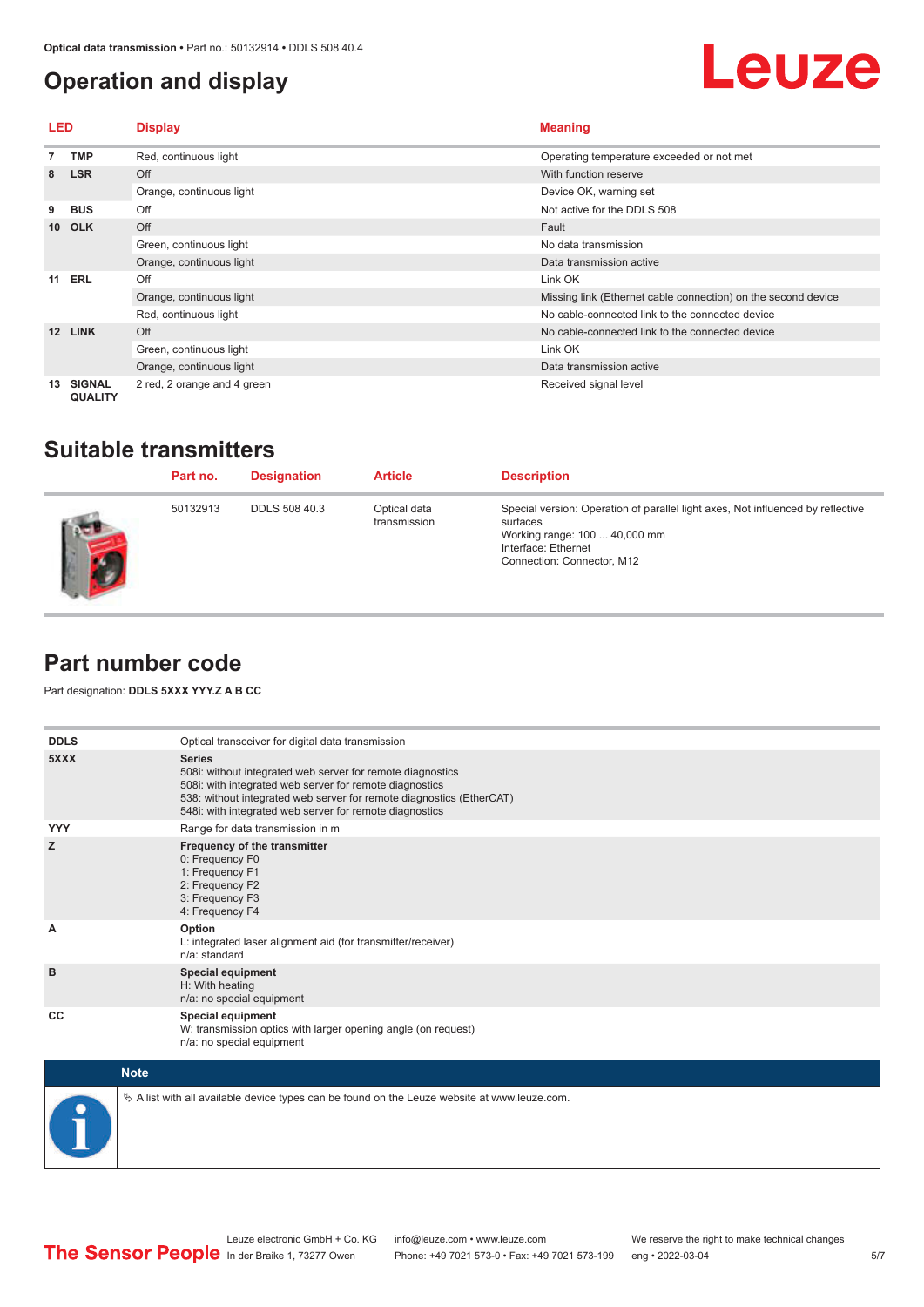#### <span id="page-5-0"></span>**Notes**

# Leuze

#### **Observe intended use!**

 $\%$  This product is not a safety sensor and is not intended as personnel protection.

 $\&$  The product may only be put into operation by competent persons.

 $\%$  Only use the product in accordance with its intended use.

|  | For UL applications:                                                                                                                                                                       |
|--|--------------------------------------------------------------------------------------------------------------------------------------------------------------------------------------------|
|  | $\%$ For UL applications, use is only permitted in Class 2 circuits in accordance with the NEC (National Electric Code).                                                                   |
|  |                                                                                                                                                                                            |
|  | <b>ATTENTION! INVISIBLE LASER RADIATION - CLASS 1M LASER PRODUCT</b>                                                                                                                       |
|  | Do not expose users of telescopic optics!<br>The device satisfies the requirements of IEC 60825-1:2007 (EN 60825-1:2007) safety regulations for a product of laser class 1M as well as the |

#### U.S. 21 CFR 1040.10 regulations with deviations corresponding to "Laser Notice No. 50" from June 24, 2007.

 $\%$  Do not expose users of telescopic optics! The device satisfies the requirements of IEC 60825-1:2007 (EN 60825-1:2007) safety regulations for a product of **laser class 1M** as well as the U.S. 21 CFR 1040.10 regulations with deviations corresponding to "Laser Notice No. 50" from June 24, 2007.

- ª Looking into the beam path for extended periods using telescope optics may damage the eye's retina. Never look using telescope optics into the laser beam or in the direction of reflecting beams.
- ª CAUTION! The use of operating and adjusting devices other than those specified here or the carrying out of differing procedures may lead to dangerous exposure to radiation!

The use of optical instruments or devices (e.g., magnifying glasses, binoculars) in combination with the device increases the danger of eye damage.

 $\%$  Observe the applicable statutory and local laser protection regulations.

 $\%$  The device must not be tampered with and must not be changed in any way. There are no user-serviceable parts inside the device. Repairs must only be performed by Leuze electronic GmbH + Co. KG.

#### **Accessories**

#### Connection technology - Connection cables

|   | Part no. | <b>Designation</b>             | <b>Article</b>   | <b>Description</b>                                                                                                                                                                            |
|---|----------|--------------------------------|------------------|-----------------------------------------------------------------------------------------------------------------------------------------------------------------------------------------------|
| W | 50132079 | KD U-M12-5A-V1-<br>050         | Connection cable | Connection 1: Connector, M12, Axial, Female, A-coded, 5-pin<br>Connection 2: Open end<br>Shielded: No<br>Cable length: 5,000 mm<br>Sheathing material: PVC                                    |
|   | 50135074 | <b>KS ET-M12-4A-P7-</b><br>050 | Connection cable | Suitable for interface: Ethernet<br>Connection 1: Connector, M12, Axial, Male, D-coded, 4-pin<br>Connection 2: Open end<br>Shielded: Yes<br>Cable length: 5,000 mm<br>Sheathing material: PUR |